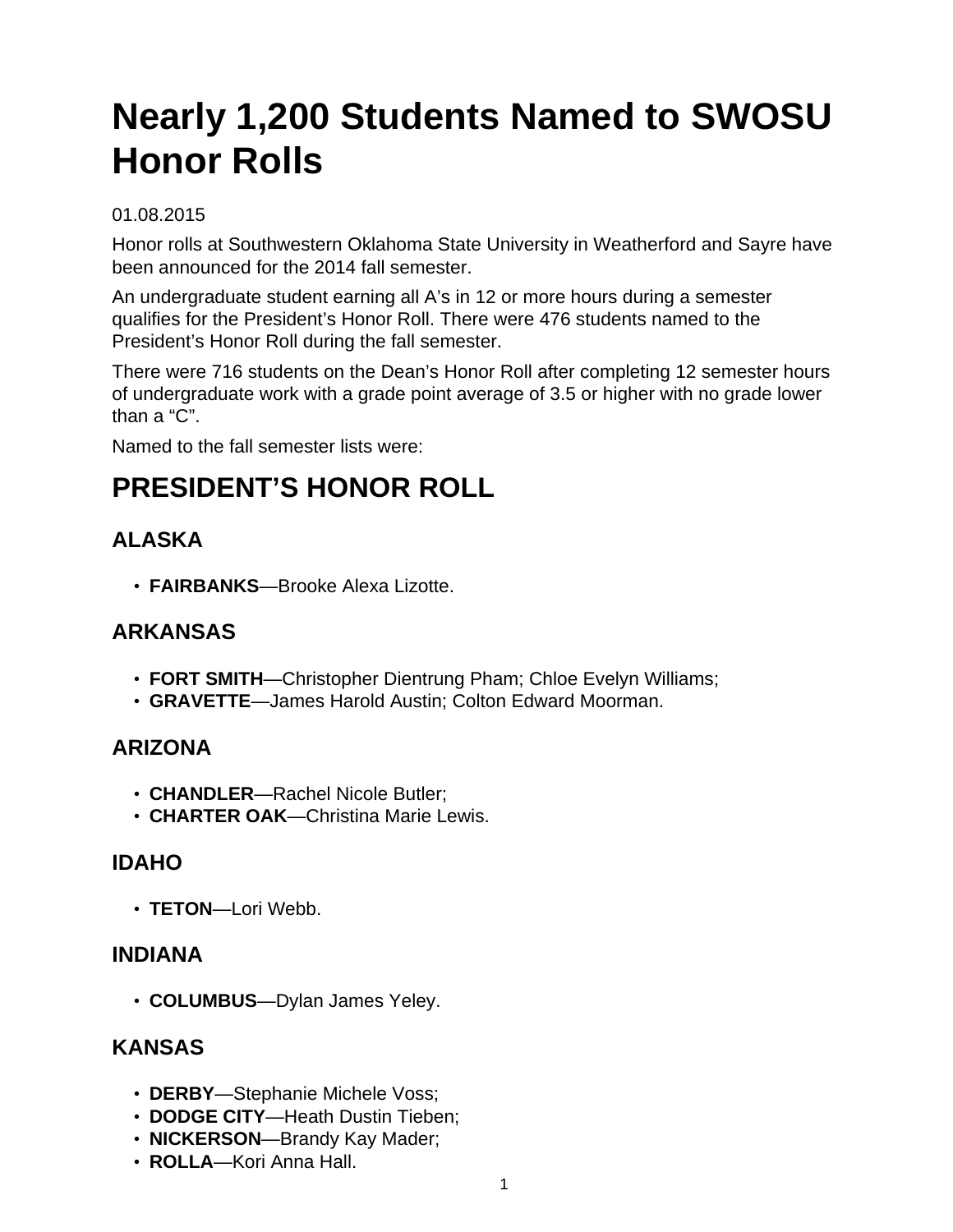#### **MISSOURI**

• **LEES SUMMIT**—Emily Grace Garcia.

#### **NEW MEXICO**

• **PORTALES**—Megan Shea Lyons.

#### **OKLAHOMA**

- **ADA**—Chase D. Lott;
- **ALTUS**—Gary D. Bearden; Ronald Keith Foster Jr.; Denise Renee' Hobbs; Maryanne E. Dantzler-Kyer; Megan Renee Roth;
- **ALVA**—Jordan Bradley Franz; Brianna Michelle Kurtz;
- **AMBER-POCASSET**—Caleb Ryan Haynes; Bailey Lorraine Spears; Maggie Dawn Treadaway; Darcie Dawn Winn;
- **ANADARKO**—Matthew Ryan Abbott; Tristan Robert Bauman; Jacob Martin Bellamy; Jordan Camille Stone;
- **ARAPAHO-BUTLER**—Carson Wilhite Cabaniss; Brittany Taylor Morgan; Jacob Michael Steigman;
- **ARNETT**—Caitlin Dee Landers;
- **ASHER**—Kayla Marie Riddle;
- **BEAVER**—Benjamin Cole Engelman; Kaitlin Faith Kemp; Bethany J. Tomagos;
- **BEGGS**—Jackie Marie Bivins;
- **BENNINGTON**—Debra Erin Michel Hander;
- **BETHANY**—Stephanie Nicole Maher;
- **BINGER-ONEY**—Candice Marie Dougherty; Jessica Lynn Huffman; Karlee Jordan Loula; Michaela Amanda Perry;
- **BIXBY**—Renee Davis;
- **BLAIR**—Daniel Cade McKee;
- **BLANCHARD**—Austin James Cantrell; Lauren Taylor Howerton; Blaine Jared Smith;
- **BOISE CITY**—Mackenzie Nicole Cochran;
- **BRISTOW**—Victoria Maure Leveridge;
- **BROKEN ARROW**—Carolyn Elizabeth Chalmers; Amanda Michelle Kennedy; Uyen T. Nguyen; Jamesa Nicole Williams;
- **BURNS FLAT-DILL CITY**—Alfred Joe Van Fossen;
- **CACHE**—Savannah Rae Hearn;
- **CANTON**—Taylor Elizabeth Bromlow; Jordan Nichole Holsapple;
- **CANUTE**—Kendra Dawn Morgan; Kristen Nicole Roberts;
- **CARNEGIE**—Kasey Lynn Delk; Cameron Edward Nix;
- **CASHION**—Emily Miller Buchalla;
- **CHEYENNE**—Connie Leigh Bentley;
- **CHICKASHA**—Hunter Keith Bailey; Hannah Nicole Elrod; Benjamin Austin Sanders; Adam Trey Woodard;
- **CHOCTAW**—Casie LeAnn Richardson; Brandon Lee Roe; Kenneth James Stearns;
- **CLAREMORE**—Kaitlyn Ariel Rivas; (Sequoyah)-Taylor Ryan Inman;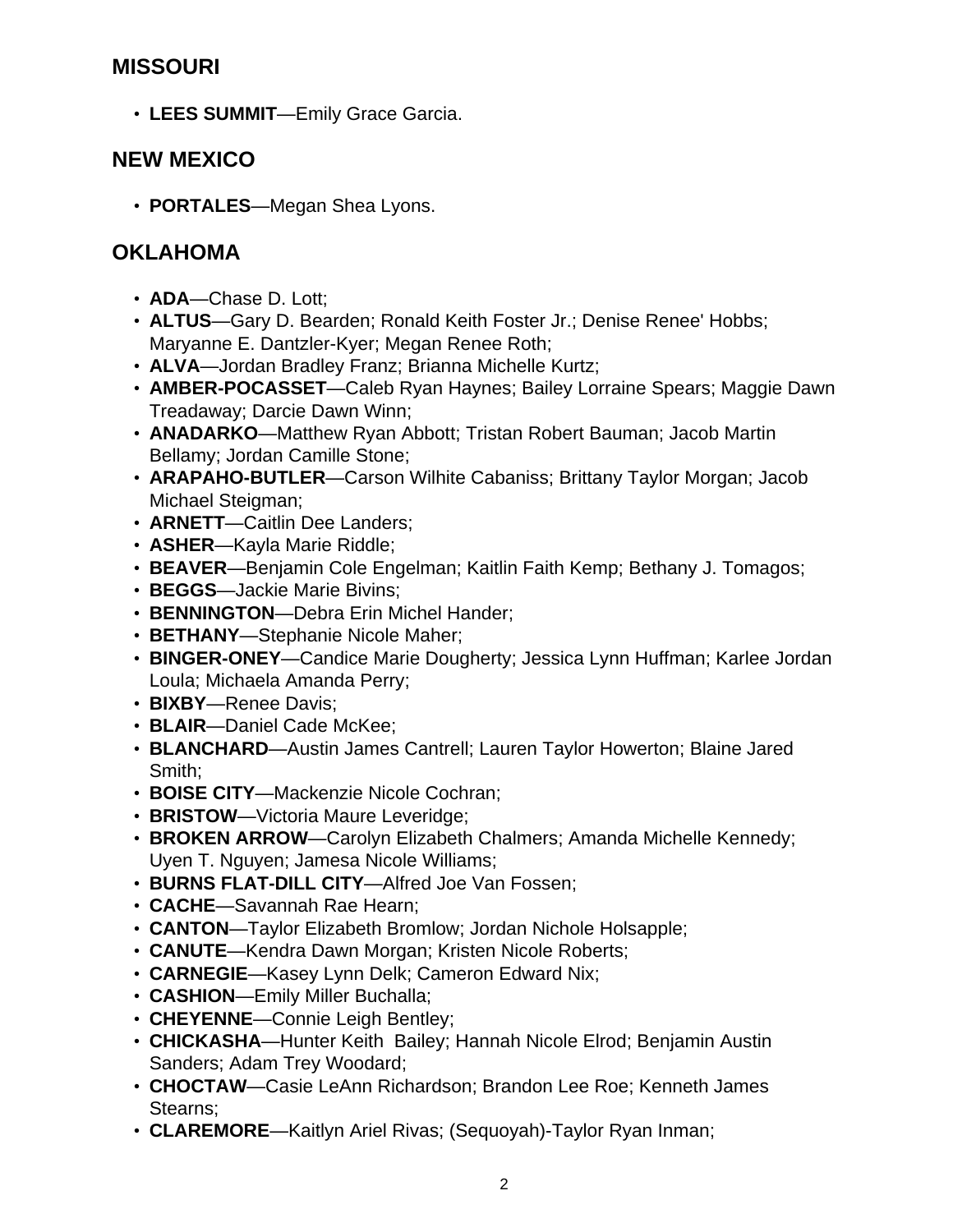- **CLINTON**—Bailey Jan Anders; Natalie Adele Bryant; Gina Dawn Harnois; Hannah Katelynn Haskell; Amanda Renee Holman; Brian Christopher Lewis; Brandon Daniel Mack; Kathy Martinez; Bobbi Jo Six; Hui Y. Zhen;
- **COLBERT**—Amber Dawn Hayes;
- **COMANCHE**—Jennifer Hayd Stephenson;
- **CORDELL**—Tucker Brian Blackburn; Holly Nicole Burch; Ashley Nicole Comstock; Laci Danell Stegall; Stewart Chase Tripp;
- **CORN**—(Corn Bible Academy)-Alyssa Leigh Friesen; Sarah Jane Gore; Pate Joseph Gossen; Jasilin Nicole Hall; Nathanael Wayne Sandy; Kelsey Dawn Wall; (Washita Heights)- Courtney Brooke Burns; Thomas Bucky McLemore;
- **COWETA**—Kristen Kayla Vantuyl;
- **CUSHING**—Kaitlyn Bryn Hull;
- **CYRIL**—Shelbie Lynn Laughlin; Jeri Leigh Tucker;
- **DAVIS**—Justin Duane Meek;
- **DEER CREEK**—Bayli Michelle Blanchard; Sarah Nicole Evans; Christopher James Stevens; Kylie Anna Trujillo;
- **DIBBLE**—Sandra Lynn Pratt;
- **DUKE**—Benny Michael Barnes; Robert Wayne Battles
- **DUNCAN**—Laura Mozelle Davis; Jake Logan Gregston; Rebekah Jane Rauh; Britton Alexandra Scott; Brooklyn Elizabeth Scott;
- **DURANT**—Lauren Paige Rodriguez;
- **EDMOND**—Austin Louis Bumpas; Sarai Danielle Flynn; Luma Hilal; Terry Nguyen; Jessica Dawn Pasquini; (Memorial)-Griffin Jones; Abby Ursula McKisson; (Oklahoma Christian)-Colton Michael Sharp; Emily Kristine Belz; Nathan James Troester; (North)-Mandee Rachelle Davis; Victoria Leigh Denny; Katrina Michel Holsaeter; Kaleb Craig Prough; (Santa Fe)-Conner Davis Bays; Kaitlin Mckenzie Bishop; Brandon Quoc Le;
- **EL CAMINO**—Anthony Rion Holt;
- **EL RENO**—Kyler Allen Bollinger; Elizabeth Allison Maddox; Jessica Lachelle McClure; Kristi Nicole Newcomb; Chelsea Elizabeth Payne;
- **ELGIN**—Brooke Dawn Rankin; Bailey Jayne Robertson;
- **ELK CITY**—Allison Jade Brown; Carly Noelle Buie; Tasia Deion Davis; Jessica Renee Dorado; Tinae Renee Erwin; Jennifer Olivia Estes; Macey Lynn Fuchs; Mikayla Nicole Harrison; Brittney Michelle Jones; Marketa Antoinette Jones; Melani Renay Knisley; Tiffany Renee Perkins; Lonnie Joe Rich; Jessica Alain Smith; Daniel Lee Thompson; Micaelah Briann Thompson;
- **EMPIRE**—Malia Jade Parks;
- **ENID**—Garrick Alexander Friesen; (Chisholm)-So Mi Lee; (Cimarron)-Courtney Joyce M. Gunning; (Oklahoma Bible Academy)-Morgan Elaine Kuykendall; Brooke Ann McCullough;
- **ERICK**—Kurtis Donald Clark; Kimberly Dawn Woolsey;
- **FAIRVIEW**—Bailey N. Deutschendorf; Holly Ruth Heinrichs;
- **FAY**—Marisa Rose Molnar;
- **FLETCHER**—Austin Dean Dees;
- **FORT COBB-BROXTON**—Zakary Paul Bates; Colby Byron May;
- **GEARY**—Michelle Dawn Atwood;
- **GRANITE**—Rebecca Wynell Mulkey;
- **GROVE**—Madison Marie Murphy;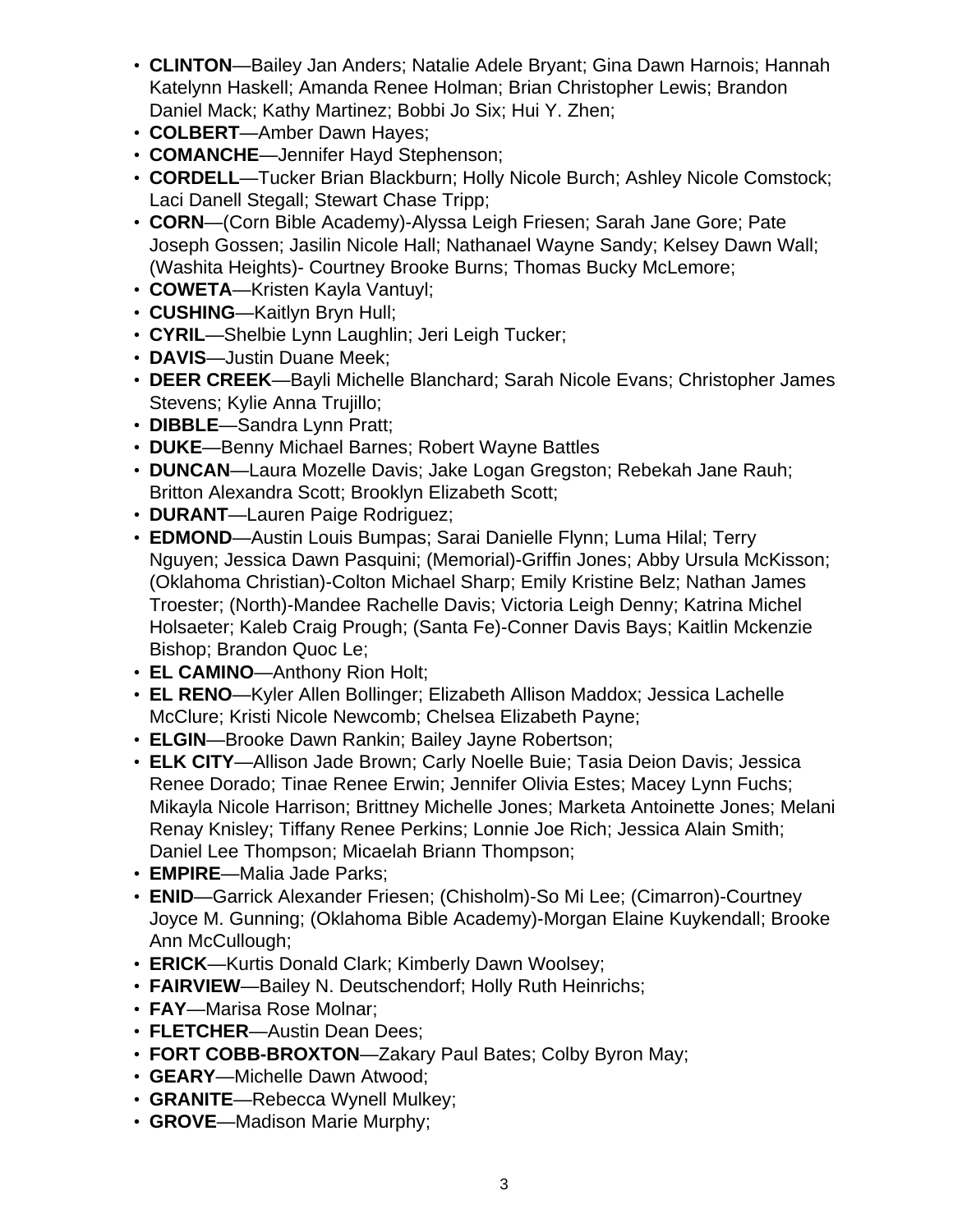- **GUYMON**—Jillian Victoria Anderson; Karlea Ann Brooks; Valerie Anne Chain; Annette Cham De Santiago; Khoa Hoang Nguyen;
- **HAMMON**—Katie Elizabeth James;
- **HARRAH**—Kaitlin D. Batesel; Ethan Edward Welton;
- **HENNESSEY**—Mallory Alaine Edsel; Maureen Frances Matousek; Cody Don Moulton;
- **HENRYETTA**—Kalan Dean Langley;
- **HINTON**—Destinee Nicole Graham; Katherine T. Ramming; Robyn JaNelle Ray;
- **HOBART**—Brenna Shay Coffman; Lindy Don Cooper; Laura Kathleen Hill; Fletcher Paul Reed;
- **HYDRO-EAKLY**—Justin Lee Jennings; Dylan Chase King; Nathan Ray Retherford; Whitini Marie Root;
- **JENKS**—Jacqueline Elisabeth Cox; Vonya Nicole Streetz;
- **JONES**—Karch Rickey Bullard; Rachel Elizabeth Thomas;
- **KINGFISHER**—Andrea Marie Becker; Emmaly Ann Helt; Allyson Bree Heskett; Taylor Michelle Holt; Colin James Stallcup; Victoria Ashtyn Thompson; Maegan Rae Yost;
- **KREMLIN-HILLSDALE**—Timothy Joseph Stein;
- **LAWTON**—Emmalee D'Ann Heinen; Secilia Marie Ramirez; (Eisenhower)-Kaysee Elizabeth Aliff; (MacArthur)-Morgan Pearl Bressman; Jesse Nathani Lingerfelt; Maybree Marie Rittenhouse; Brooke Jay Stevenson;
- **LEEDEY**—Matalyn Blayke Haney;
- **LINDSAY**—Trent Collin Brownen; Cash Armstrong Cooper; Rumer Dakota Jackson; Tiffani Nicole Miller;
- **LOCO**—Ashley Dawn Powers;
- **LOCUST GROVE**—Nathan David Forest;
- **LONE GROVE**—Reba Dawn Gillispie; Nathan Gage Henderson;
- **LOOKEBA-SICKLES**—Haley Nicole Davis; Brittney Ann Reed;
- **LUTHER**—Seth Avery Stivers;
- **MADILL**—Michael Shane Duffy;
- **MANGUM**—Erica LeAnn Cowan; Rebecca Marie Dill;
- **MARLOW**—Hannah Catherine Peters;
- **MCLOUD**—Ashley Jayne Boyer; Garrett Daniel Carter;
- **MEDFORD**—Trent Lee Misak;
- **MERRITT**—Kyrie Kay Helling; Jose Callito Hernandez;
- **MIDWEST CITY**—Larry Dale Head Jr.; Mandrin Shima; (Carl Albert)-Alexander Jordan Barron; Ashley Kaytlin Jones; Alana Dawn Mesenbrink; Korbin Kole Polston;
- **MINCO**—Tyler Joshua Mitchum; Nicholas John Whalen;
- **MOORE**—Ashley Renee Bryen; Bethany Mae-Marie Peyton; William David Roberson I; Shelby Paige Stapleton; Hunter Dene Stevens; Danny Tran; (Westmoore)-Huong My Doan; Kristin Elizabeth Gober; Tina Trinh Le; Amy Melissa Ledbetter; That Kristie Quynh D. Ton; Aimee Lynn Tran; Johnathan Pham Tran; Jessica Rose Vo;
- **MOORELAND**—Caleb Everett Broce;
- **MOUNTAIN VIEW-GOTEBO**—Brittney Lynn Burton; Leah Diane McDonald; Toni Rashelle Newton;
- **MUSTANG**—Mason Ross Davis; Allen Matthew Deak; Kayla Ariel Denning; Shannon Nicol Eidenshink; Keila Nicole Harmon; Justin Ryan Lynn; Jordyn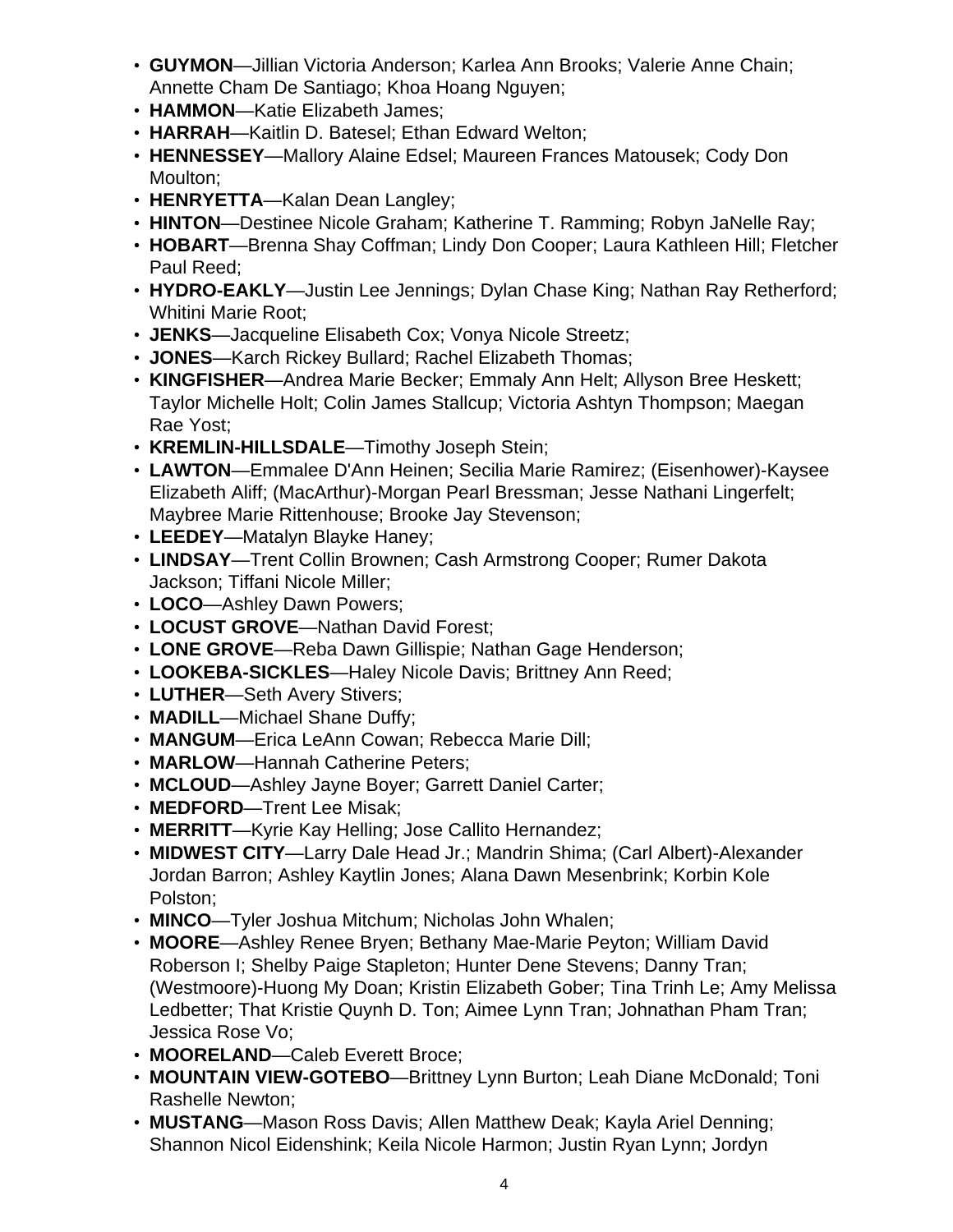Alexandra Moore; Meenu Sara Thomas; Teresa Lynn Williams; Tosha Lee Williams;

- **NAVAJO**—Alison Leigh Clinton; Kaycee Dawn Lookingbill; Jordan Alyssa Newton; Shelby Marie Thornton;
- **NEWALLA**—Jenna Nicole Leinneweber;
- **NEWCASTLE**—Madison Jill Duckwall;
- **NORMAN**—Tyler Michael Cole; Sequojah O'neal-Johnson; Taylor Renee White; (North)-Sierra Genevieve Hopson; Coralie Renee McFarland; Johnson Tyler T. Newburry;
- **OKARCHE**—Shay Austin Pratt;
- **OKEENE**—Karlee Sue Brownlee; Tanner David Heffel; Mason Ray Howe;
- **OKLAHOMA CITY**—David Eric Denton; James Mukanda Murunga; Tien Thi Thanh Huynh; Jennifer Truong Le; Pius Ndungu Mburu; Ashley Christin Schuster; (Putnam City)-Morgan Courtney Nance; (Putnam City North)-Andrea Tresa Fernandez; Meagan Ann Homsey; Kaitlyn Reann Kromer; Chelsie Nicole Wilkins; (Putnam City West)-Aleesha Marie Eidson; Shelli Gibson; (Western Heights)- Zachary Cravens;
- **OOLOGAH**—Mikela Renee Connella;
- **OWASSO**—Emily Ann Baalman; Jaclyn Michele Hammond; Audrey Blair Harchar; Avery Lawson Morrison;
- **PAULS VALLEY**—Landry Kail Briscoe; Sierra Kathryn Mullen;
- **PAWNEE**—Natalie Nicole Jensen; Ty Keith Nelson;
- **PERKINS-TRYON**—James Matthew Hill; Taylor Wayne Longbrake; Shelby Da' Shurtz;
- **PERRY**—Katie Hawkins;
- **PIEDMONT**—Jennifer Marie Crow; Sara Ann Michael; Morgan Jo Swart; Rachel Nicole Tilley; Ashley D. Wells;
- **POND CREEK-HUNTER**—Herbert Lyn Herrera;
- **POTEAU**—Grant Patrick Scowden;
- **PRAGUE**—Kaitlin Raschel Nootbaar;
- **RINGLING**—Kaylee Dane Gandy;
- **RIPLEY**—Forrest Brandon Witt;
- **RIVERSIDE**—Heather Alldread Bailey;
- **RYAN**—Kylie G. Eaton;
- **SALINA**—Dalton Shoate Daniels;
- **SALLISAW**—Katherine Faye Martin;
- **SAYRE**—Belinda Leah Graham;
- **SEILING**—Shelby Breann Calkins; Geoffrey David Riddle;
- **SHATTUCK**—Mary Catheryn Iliff;
- **SHAWNEE**—Aaron James Bushong; Elizabeth Rhiann Varnell;
- **SKIATOOK**—Bonnie Jordan James;
- **STILLWATER**—Samantha Rae Caudle; Lindsey Anne Morgan;
- **TAHLEQUAH**—Lacie Michelle Newman;
- **TECUMSEH**—Caylie Ashton Patton; Conner Andrew Patton;
- **THOMAS-FAY-CUSTER**—Garet Glen Crispin; Katy Brett Kirkpatrick;
- **TIMBERLAKE**—Stacey Brette Bailey;
- **TULSA**—(Bishop Kelley)-Le Dinh Mai;
- **TUSHKA**—Sunni Rae Daniel;
- **TUTTLE**—John Andrew Foley; Seth Wayne Odam;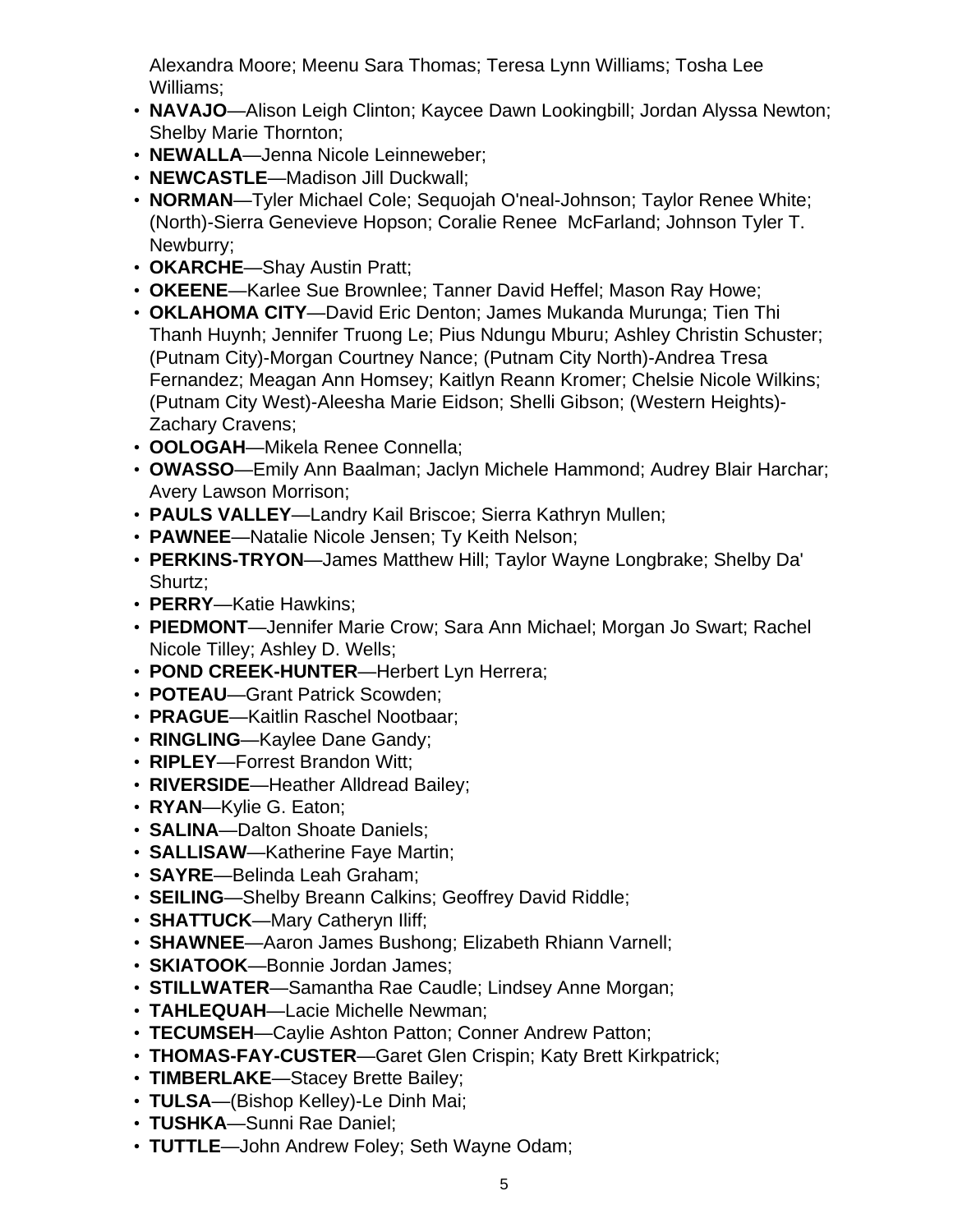- **UNION CITY**—Nathan Blake Cullen;
- **VELMA ALMA**—Rebecca Ashley Humphreys; Tyler James Smith;
- **VICI**—Vera I. Altamirano; Veronica Faye Ladd;
- **VINITA**—Carley Jordan Schrick;
- **WASHINGTON**—Tara Nicole Siebert;
- **WATONGA**—Chad Aaron Mathis;
- **WAURIKA**—Patricia Ann Armstrong;
- **WEATHERFORD**—Katelan Marie Ballard; Sarah Rachelle Barton; Joshua Andrew Beauregard; Durga Prasad Bhattarai; Tanner Brett Boyd; Natalie Curtis; Jonathan David Fischer; Cassie ReNael Garner; Maci MaShayla Glasscock; Steven Tyler Gorshing; Stephanie Nicole Gossen; Jordan Alyssa Grubb; Hillary Breann Hardin; Julie Anne Harms; Shawn Alexandri Harrison; Adam Michael Hawkins; Tory Rae Haynes; Greg Wade Hicks; Benjamin Dale Hill; Taryn Nicole Karlin; Naveenah Vijia Kumar; Nicole Birkenfel Laitran; Jason Anthony Martin; Trang M. McLemore; Patrick Thomas Merryman; Shawna Kathleen Meyer; Makena Minton; Breanna Nicole Neeley; Candace Raquel Owens; Lyndon Lee Perry; Christabelle Susann Rauh; Tiler Smalley Rose; Kyra LeAnn Schmidt; Kelsey Lynn Schones; Kara Nicole Shelburne; Jeffrey Duane Sikes; Tiffany Annette Thompson; Auri Rachelle White; Whitney Rae Williams; Samuel John Wollmann; John Paul Woods;
- **WELEETKA**—Kimber Marie Groomer;
- **WELLSTON**—Saber Lagene Sapp;
- **WOODWARD**—Addy Carmel Dirks; Weston Tanner Hininger; Rhiannon Grace Jensen; Eric Andres Luthi; Kody James Shoff; Leah Dawn Tindell; Jessica Ann White; Michael Don Woods;
- **YUKON**—Kayla Marie Easterling; Morgan Baylee Ensign; Kristopher Godwin; Paige Elizabeth Holman; Bethany Grace Johnson; Jerron Noble Lartey; Carly Jo Montgomery; Sherilyn Nicole Scott; Santhosh Thomas Thomas; Heather Lynn Willis; (Southwest Covenant School)-Julie Grace Brown.

# **TEXAS**

- **ALEDO**—Erin Elizabeth McGuire;
- **ARLINGTON**—Emma Elizabeth Leffler;
- **BORGER**—Andrew Murga;
- **BOYD**—Jessica Mae Drake;
- **BURKBURNETT**—Bailey Nicole Brown;
- **CANYON**—Maci J. Brown;
- **CHILLICOTHE**—Charlee Kayee Thrash;
- **CLARKSVILLE**—Morgan Lynn Greutman;
- **DENTON**—(Liberty Christian School)-Emily Ann Selby; Emily Nicole Vick;
- **FORT WORTH**—Shelby Nicole Holcomb; Anh Ngoc Huynh;
- **HENRIETTA**—Paige Nicole Mawson;
- **HEWITT**—Kaila Lancaster; Klemson Denise Lancaster;
- **JUSTIN**—Joseph Charles Gonzales;
- **LEVELLAND**—Katrina D'Nae Johnson;
- **LINDALE**—Kinsey Marie Hums;
- **MARBLE FALLS**—Alexis Nicole Russell;
- **MCKINNEY**—Miranda McDonald;
- **PERRYTON**—Megan Elizabeth Good;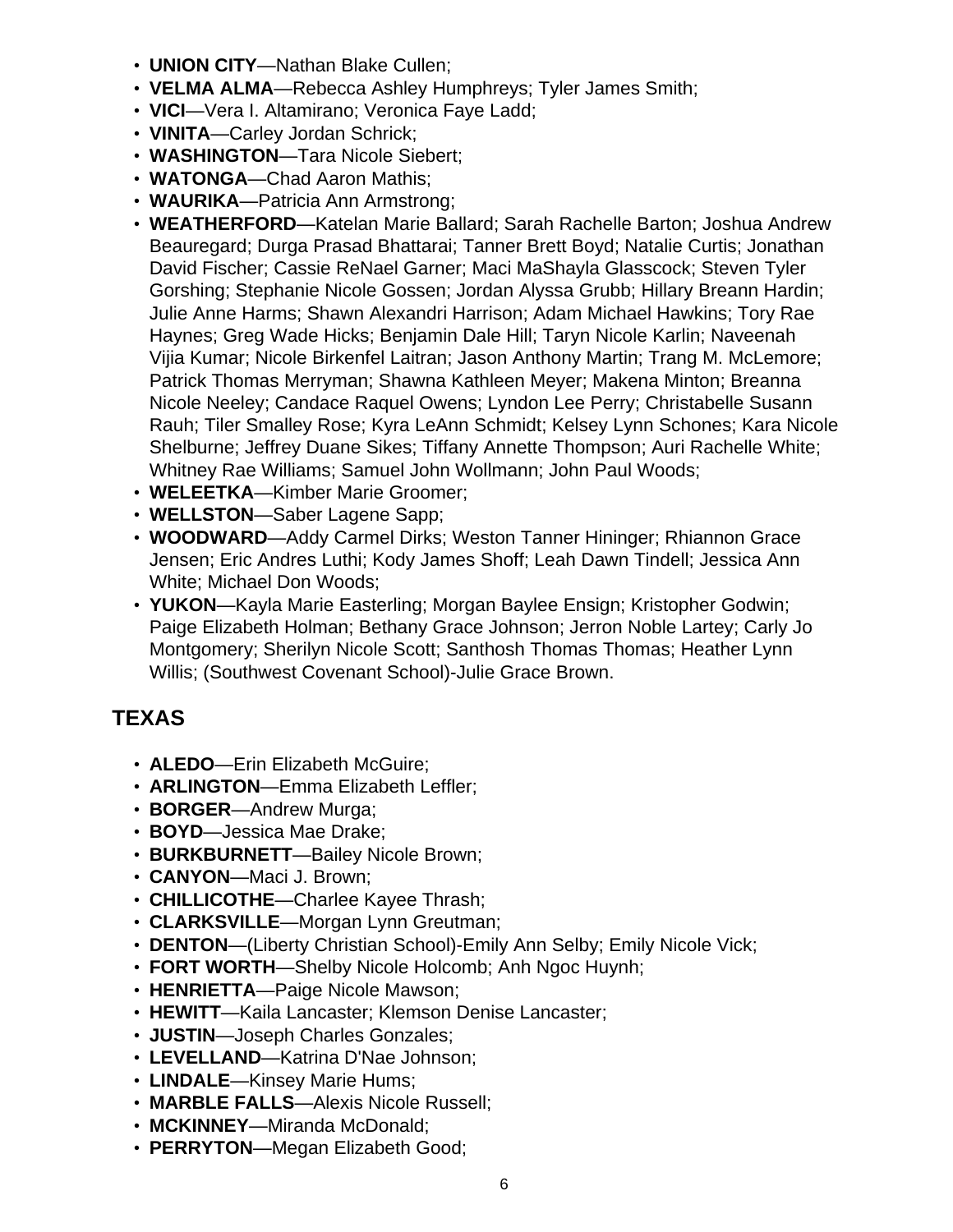- **ROCKWALL**—Mary Katherine Anderson;
- **ROCKWALL HEATH**—Gentry James Rogers;
- **SHAMROCK**—Jessica Faye Egner; Korbyn Suzanne Shortnacy;
- **WEST**—Caige Gaylon Plsek;
- **VERNON**—Asia Leauna White; Katelyn Danielle Wooten;
- **WELLINGTON**—Jacob Zane Dunlap; Tyler Eugene Neeley;
- **WICHITA FALLS**—Chelsey Renee Mawson;
- **WYLIE**—Phuong Kim Abbott.

#### **WASHINGTON**

• **SPOKANE**—Jesse M. Jahn.

#### **INTERNATIONAL**

- **BRAZIL**—Cocenza Lucas Francio;
- **CANADA**—Paige Alexandra Doherty; Jake Robert Duvall;
- **CAMEROON**—Clifford Ajume Yuyun;
- **INDIA**—Varun Reddy Nagireddy; Prabhjyot Singh Saluja;
- **MAURITIUS**—Ashna Dhoonmoon;
- **NEPAL**—Sushant Bhatta; Shristi Maharjan; Alina Shrestha;
- **OMAN**—Ahmed Sulaiman Alamri; Mohammed Hassa Nizwa Alsubaihi;
- **SAUDI ARABIA**—Feras Talat Bukhari; Abdullah Sabti Alghamdi; Abdulaziz Almotairi;
- **SINGAPORE**—Michelle Yin Yin Low;
- **TAIWAN**—Lu-Chieh Lin; Shu-Ching Wang;
- **VIETNAM**—Khanh Bao Nguyen; Phuong Thanh Hoai Hochininh Nguyen.

# **DEAN'S HONOR ROLL**

# **ALABAMA**

- **ANNISTON**—Robert Glenn Moore III;
- **ENTERPRISE**—Robert Lowe.

# **ALASKA**

• **ANCHORAGE**—Mark Kelly Williams.

#### **ARKANSAS**

- **BENTONVILLE**—Taylor Weifenbach;
- **HARRISON**—Caden Avery MacNeill;
- **WICKES**—Shelby Alyssa Baker.

#### **CALIFORNIA**

• **FRESNO**—Nina Rosanna Gregory;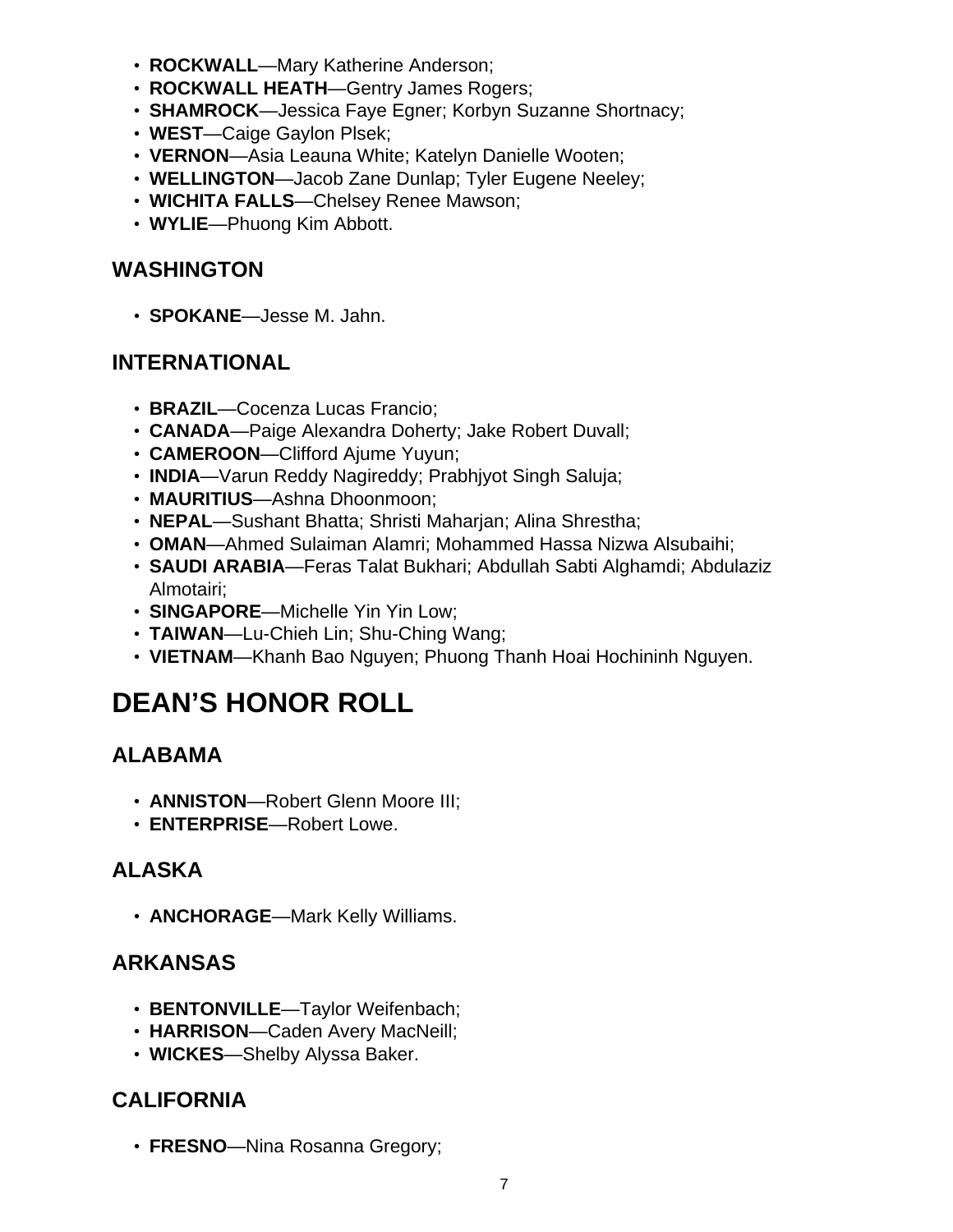- **GRANADA HILLS**—Adrienne Maxine Martinez;
- **HEMET**—Timothy Daniel Morovick;
- **SANTA CLARA**—Amelia Marie Vivo;
- **STOCKTON**—Abram Lee Piggee.

### **COLORADO**

- **BRIGHTON**—Janis Marie Taliaferro;
- **LONGMONT**—Alyssa Marie Olson.

#### **KANSAS**

- **ARGONIA**—Jaci Dane Peetoom;
- **COLBY**—Bryan David Brewer;
- **EL DORADO**—Taylor Jill Horyna;
- **HEBER SPRINGS**—Lena Elizabeth VanWinkle;
- **HUTCHINSON**—Krystal Rose Walton;
- **LINCOLN**—Victoria Marie Feldkamp;
- **SALINA**—Lauran Janelle Randall;
- **SHAWNEE MISSION NORTH**—Ashley Noelle Nevins;
- **SOLDIER**—Kyle Lane Beecher.

#### **KENTUCKY**

• **BALLARD**—Rebecca Ann Spena.

#### **LOUISIANA**

• **HOMER**—Oliver Antonio Willis.

#### **MICHIGAN**

• **PINCKNEY**—Michael Kenneth Morrison.

#### **MISSOURI**

- **KEARNEY**—Kenneth David Lehman;
- **SAINT LOUIS**—Landon Sean Tatum;
- **SPRINGFIELD**—Ezekiel Lee Mills;
- **WEST PLAINS**—Jesse Lawrence Hadley.

#### **MISSISSIPPI**

• **BOGUE CHITTO**—Brian Anthony Robinson.

#### **NEBRASKA**

• **OMAHA**—Zachery Stuart Barton.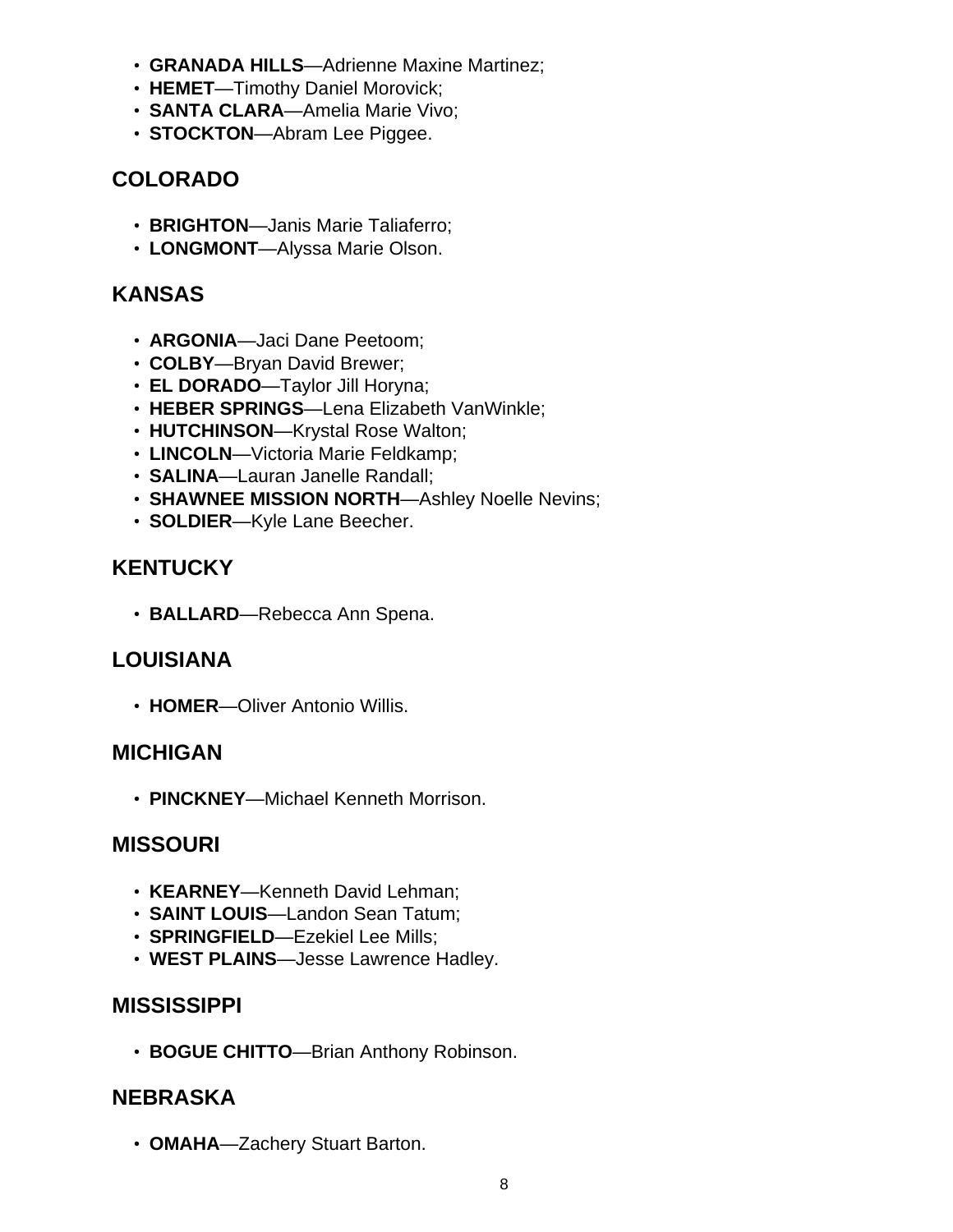#### **NEW MEXICO**

• **FRUITLAND**—Justin Lane Swirin.

#### **NEVADA**

- **HENDERSON**—Megan Lee Magnant;
- **RENO**—Fine Delayni Funkhouser.

#### **OKLAHOMA**

- **ADA**—Kristen Paige Covington; Alison Lenora Stowers;
- **ADAIR**—Ethan Garret Colwell;
- **ALTUS**—Brooke Janae Britton; Chelsea Leean Chargualaf; Tabitha Ann Combs; Robert Chase Garrison; Katrina G. Goforth; Jessica Lynn Heiser; Hannah June Kelley; Jae Miranda Kinniburgh; Stacey June Louks; Courtney Leigh Madison; Chelsea Lynn McCuistion; Andee Michelle Pruitt; Brianna Danielle Sutton; Malorie Denise Vaughan;
- **ALVA**—Jared A. Bushman;
- **AMBER-POCASSET**—Jessi Jae Treadaway; Mason M. Ware; Zachary Wayne Warner;
- **ANADARKO**—Lauren Elizabeth Elrod; Brendan Kyle Moser; Melissa Irene Perez; Cassiday Clara Thompson;
- **ANTLERS**—Justin Lee Savag Simpson;
- **APACHE**—Jaylee D'nae Bain; Bobbi Jo Loflin;
- **ARAPAHO-BUTLER**—Shelby Nickale Hacker; Joey A. Lacy; Ashley Marie Young;
- **ARDMORE**—Brett Collin Baker;
- **ARNETT**—Cortney Shayne New;
- **BALKO**—Brady James Burdick; Charlotte Michelle Meier;
- **BARTLESVILLE**—Benjamin Joseph Jacobs;
- **BEGGS**—Paige Marie Cypert;
- **BETHANY**—Holly M. Jones;
- **BETHEL**—Cassie Marie Shaw; Gary D. Wesley;
- **BINGER-ONEY**—Ashton Leigh Neely;
- **BLACKWELL**—Haley Rebecca Hudson;
- **BLANCHARD**—Katey Lynn Sluder; (Community Christian School)-Ashley Noel Pickens;
- **BRAY-DOYLE**—Gregory Lynn Perez;
- **BRIDGE CREEK**—Mikayla Nicole Cooper;
- **BROKEN ARROW**—Kayla Maria Johnson; Erika Plyushko; Lyan Van Russell; Kortney Leigh Templeton; Calie Dayle Thompson; Joshua Paul Thompson; Lyly Van;
- **BROKEN BOW**—Andrea Marie Thomas;
- **BURNS FLAT**—Cassie Joann Brown; (Burns Flat-Dill City)-Shelby Rae Clark; Jacob H. Schneberger;
- **CACHE**—Ashton Marie Jung; William Earl Seibold; Kristen Michell Williams;
- **CALUMET**—Ethan Irey Davis; Meghan Chantry Renbarger;
- **CANTON**—Jacklene Elizabeth House; Terri Nicole Williams;
- **CANUTE**—Daniel Eli Butcher; Michelle Nicole Taylor;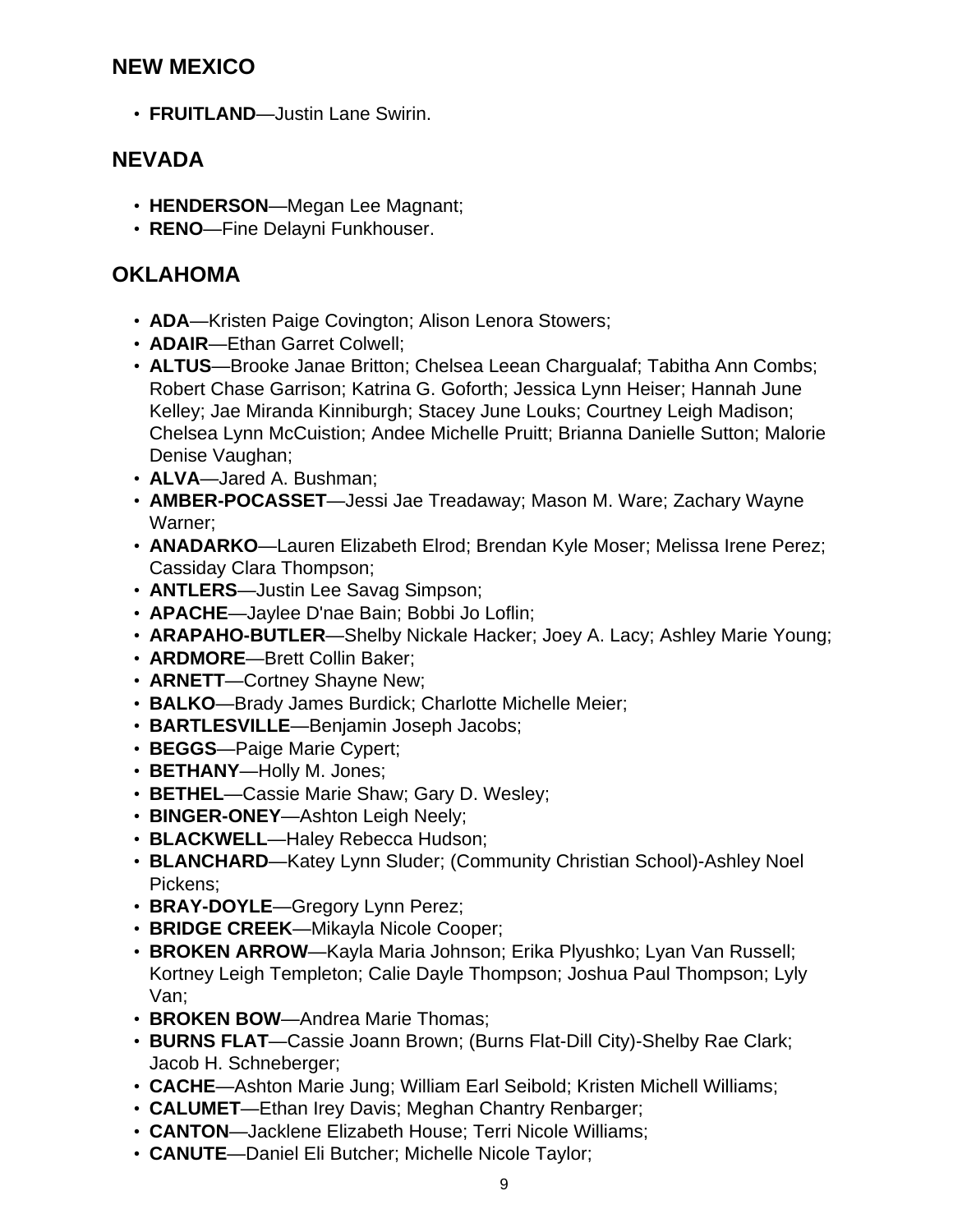- **CARNEGIE**—Kaylee Renee Hamilton; Jake Allan Kinder; Brooks Immanuel Marshall; Ada Francis Thurston;
- **CASHION**—Blake T. Eaton;
- **CENTRAL**—Sydney Mariah Culp; Joseph Lowell McMasters; Dallis Payge Toth;
- **CHANDLER**—Kyle Robert Weakley;
- **CHECOTAH**—Taylor Dawn Goad;
- **CHEROKEE**—Taylor Rene Highfill;
- **CHEYENNE**—Chesney Levi Swartwood;
- **CHICKASHA**—Emily Dee Baker; Evan Malcom Copeland; Shelby Elizabeth Crosley; Jayleen Nicole Fowler; Whitney Jones; Christian Eric Koehler; Ashley Ann Martin;
- **CHOCTAW**—Stephanie Renee Bates; Sophia A. Garcia-Randall; Kylie Marie Morgan; Joseph Quinn O'neal; Matthew Dean Richardson; Elizabeth Anne Sandmann;
- **CLAREMORE**—Katelin Ashley Bledsoe; Amy Lu Bower; Monica Christin Sallaway;
- **CLINTON**—Amanda Jo Ann Adney; Tanner James Bonham; Aleksi Nichole Cabaniss; Stephanie Estala; Casie Ceira Funk; Charles Anthony Hulett; Brendan Matthew Jones; Khaila Nicoll Jones; Rochelle Deon Leonard; Katelyn Caprice Lopez; Brittany Morgan Miller; Shyanne Marie Pullum; Marianne Swaney; Javier Torres; Amy Abigail Vega; Silva Jesse Noel Velasco; Danyal Marie Walters; Chelsea Nicole Willoughby;
- **COALGATE**—Shelby D. Martindale;
- **COLCORD**—Jacob Noah Swicegood;
- **COLLINSVILLE**—Micaela Dawn Rush; Landon Ross Whaley;
- **COLONY**—Zoeena Imber Nowlin;
- **COMANCHE**—Jessica Whitney Hopkins; Ben Burton Justus;
- **CORDELL**—Malynda Jann Blevins; Karli Ophern Bowles; Elaina Marie Cameron; Zandalee M. Plummer; Morgen Danae Price; Lindsay Nicole Russ; Sydnee Jo Sealey; Kendi Ryce Spradlin; Dara Leshae Steinmetz; Merritt Grant Taylor;
- **CORN**—(Corn Bible Academy)-Jared Robert Boese; Jacob David Friesen; Jessica Brooke Penner; Taylor Jolene Smith; Jacob Froese Wall; Caleb Jay Wichert; (Washita Heights)-Susie P. Dyck; Saira Josel Marrufo;
- **COVINGTON-DOUGLAS**—Tricia Sue Franke; Calli Noel Kaiser; Sarah Eileen Smith;
- **DALE**—Michaella D. Deatherage;
- **DAVENPORT**—Victoria Ann Stambaugh;
- **DAVIS**—Colton Richard Danyeur;
- **DEER CREEK**—William Hunter Dinkines;Tyler James Follis; Erica Elaine Gales;
- **DEL CITY**—Quanah Erica Steele;
- **DICKSON**—Beth Ann Goodin;
- **DRUMMOND**—Clint Dale Gates;
- **DUKE**—Garret Mitchel Chambless; Kevin Dale Rice;
- **DUNCAN**—Connor Claye Holland; Mark Lee Kendall; Mary A. Phillips; Lauren Evelyn Prewett;
- **DURANT**—Lane Michael Luebber; Jarryd Blayne Mathews;
- **EDMOND**—Sonia Lumnwi Amabo; Alice Kelubia Azzun; Andrew Marshall Mansour; Mervin Timon Mondal; Kailyn Ashlee Ogle; (Memorial)-Taylor Renee Scott; (North)-Joseph Myongrang Han; Morgan Brooke Heck; Colton Thomas Lagasse; (Santa Fe)-Sheri Nicole Flowers; Angie Maria Hoover;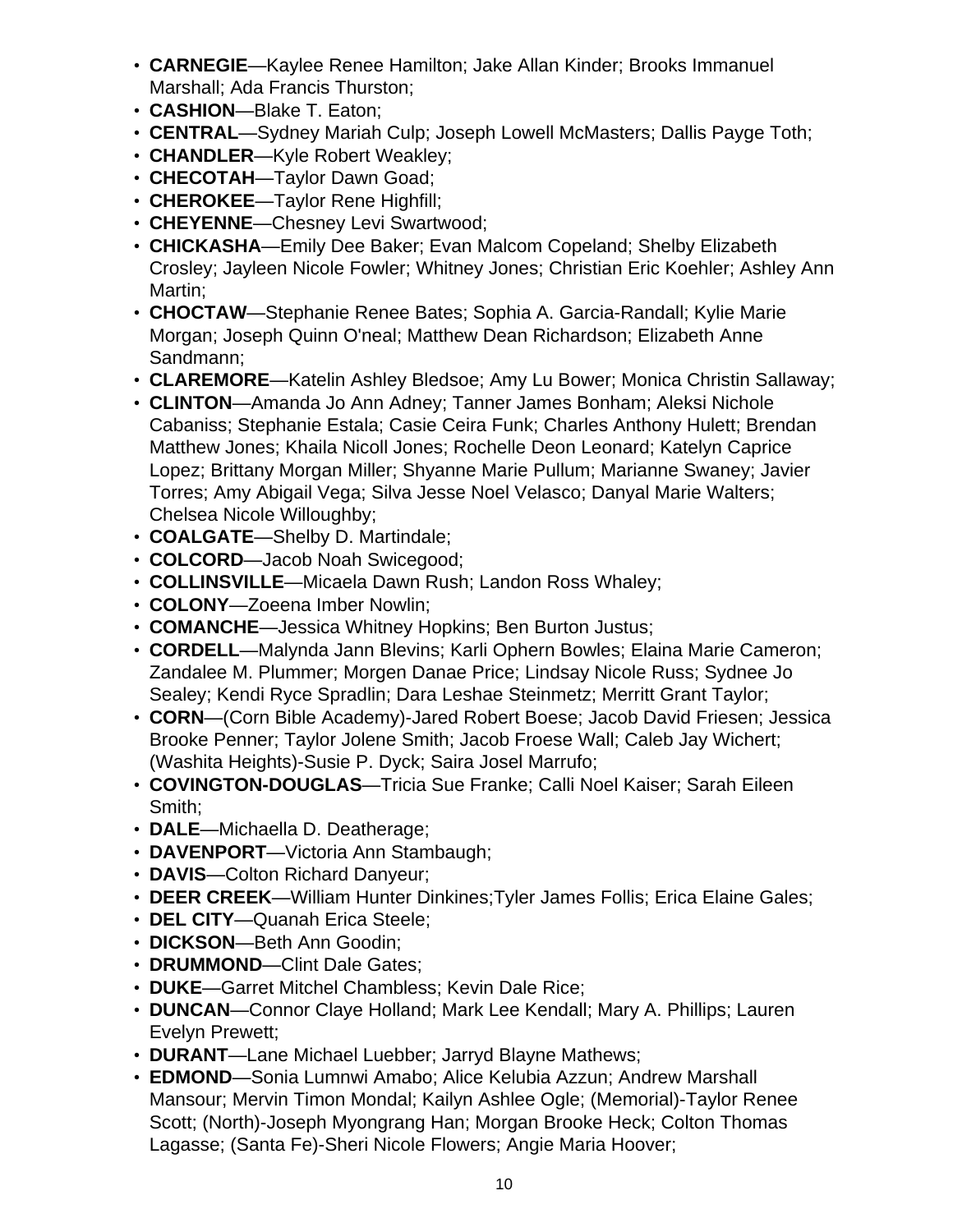- **ELDORADO**—Sharon Leigh Adams;
- **ELGIN**—Jamie Taylor Beavers; Makenli Louise Ladd; Tanner Chase McLaird; Jared Thomas Owens; Zane Alan Rulon; Breanna Lashawn Smith;
- **ELK CITY**—William Paul Barr; Kyle Lynn Brewer; Andrea Nicole Burson; Amy Leanne Crowe; Alison Renae Cupp; Aaron Rush Daugherty; Melissa Ashley Falletta; Micah Daniel Fender; Colleen Nicole Garrett; Mackenzie Nicole Gifford; Ashley Nicole Hinds; Sierra Dawn Howell; Lauren Jane Kleinpeter; Jimmy Luke Lewallen; Trent Evan Mikles; Bethany Ann Nichols; Christopher Lee Poole; Peter Isaac Porcher; Brooklyn Kaye Reed; Justin D. Reed; Cole Tyler Rogers; Connor Wade Rogers; DeShawna Marie Smyth; Toni Dene' Stowe; Schylar Rashea Tripp; Jeffery Rhett Wiseman; Payton Myriah Wright;
- **EL RENO**—Gavin Lee Beavers; Christina Marie Bender; Brandon Ray Boone; Jacy Nichole Cowan; Blaine Austin Owens; Jordan Marie Weaver;
- **EMPIRE**—Cassy Blair Hill;
- **ENID**—Zachary Jacob Bell; Zachary Steven Gulick; Rose Cedric Alexan Henke; Brett William McNaughton; Shelley Lyn Mueller; Emily Mavis Rios; Brian Christopher Trent; (Chisholm)-Kaila Danielle Pickens; Tiffany Marie Piper; (Oklahoma Bible Academy)-Marisa E. Smith; Kourtney Danielle Speece; Kelsey Lauren Watkins;
- **ERICK**—Logan James Robertson;
- **FAIRLAND**—Jacob Lee McGuire; Nikisha Lin Oakley;
- **FAIRVIEW**—Gaige Dion Craighead; Danielle Colleen Hamand; Hunter Kahn; Brandon Lee Martin; Mary Dossanna J. Miller; Lindsay Rochell Pembrook; Larissa Marie Stallcup;
- **FARGO**—Micah Marie Morehart;
- **FAY**—Laura Justine Tchatchoua;
- **FLETCHER**—Austin Jay Tracht;
- **FORT COBB**—Jack Paul Guillory; (Fort Cobb-Broxton)-Ashlee Nicole Butler; Blake Garrett Clift; Sarah Ann Cloyd; Kylee Rachelle Craddock; Ashley Daniell DeVaughan; Ricardo Esteva Gutierrez; Jennifer Leigh Northcutt;
- **FORT GIBSON**—Rashell Amanda Bennett; Tiffany Heather Geisler;
- **FORT SUPPLY**—Griffin Tanner Steele;
- **FREDERICK**—Stephen Charles Nelms;
- **FRONTIER**—Jenna Lea Adcock;
- **GEARY**—April Arnold; Thomas Edward Burghardt; Raelee Kay Goodwin; Emily Riley Moore;
- **GLENPOOL**—Christian Matthew Meeks;
- **GRANDFIELD**—Austin Wayne Palmer;
- **GRANITE**—Alexander D. Scarborough;
- **GROVE**—Tyler Shawn Johnson;
- **GUTHRIE**—Mary F. McWhirter;
- **GUYMON**—Taylor James Anderson; Briana Elizabeth Egger; Tyler O. Mattocks; Ashton Marie Sledge;
- **HAMMON**—Luke Dale Carpenter; Brooke Nicole Harden; Darin James Scott;
- **HARRAH**—Courtney Estelle Buck; Zack Ryan Manek;
- **HENNESSEY**—Michael Tyler Haden; Austin Lee Watford;
- **HINTON**—Weston David Baker; Logan Taylor Ellzey; Kaleb R. Murray; Darolyn Leah Nyhan; Sarah Lea Paxton;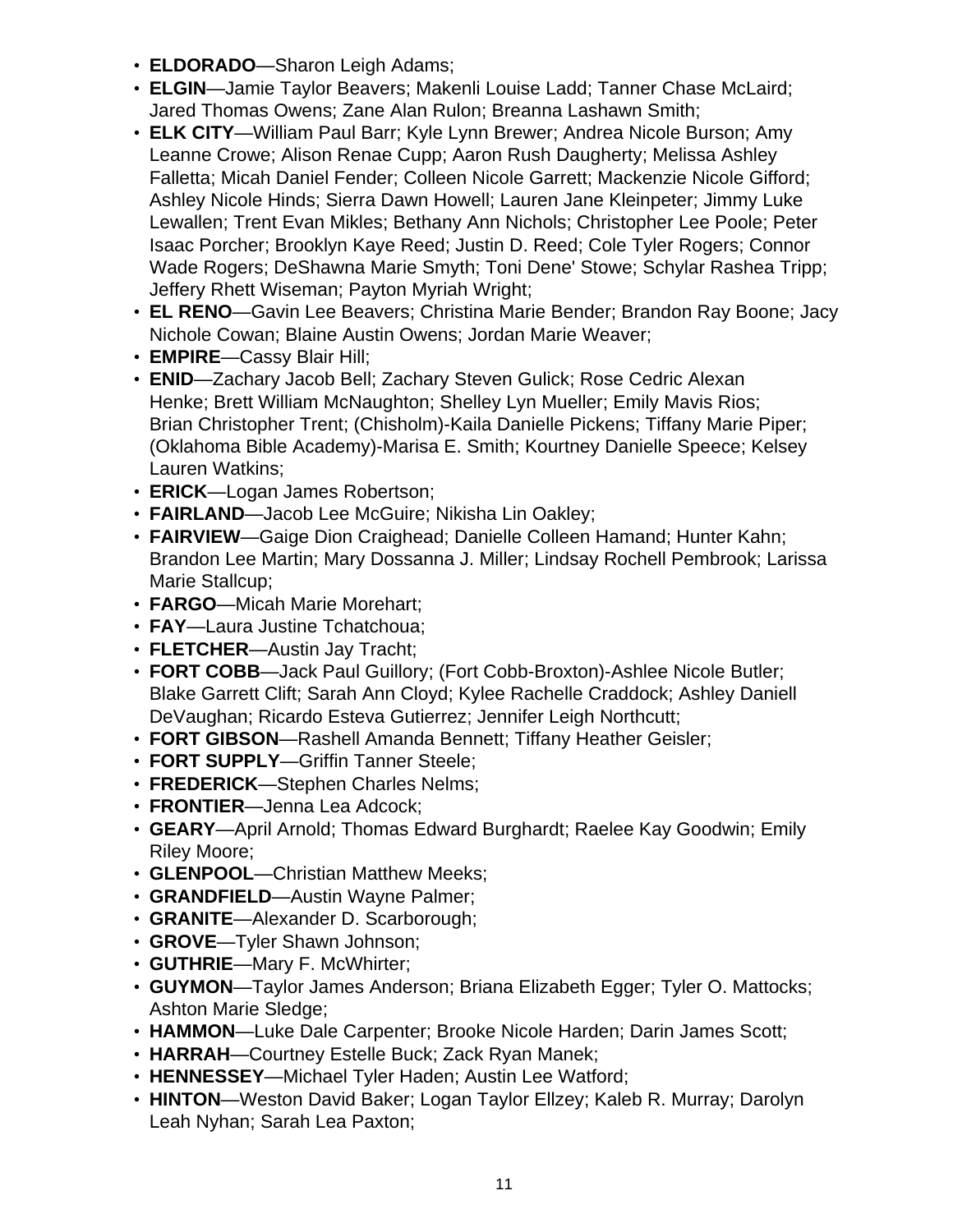- **HOBART**—Krision Carnell Ayers; Sarah Elizabeth Burrows; Aleesa Dawn Byrne; Lewis Wayne Forres Clark; Jennifer Lynn Decker; Kenzie Donn Lobaugh; Gage Morrow; Vanessa Elaine Rudkins; Chandler Corrine Smith; Jesse James Wald; Joseph Robert Wald;
- **HOLLIS**—Joseph Benton Kimberlin; Colton Tanner Hays; Shanna Jean Willis;
- **HOMINY**—James C. Fairweather;
- **HYDRO**—Aaron Jay Schantz;
- **HYDRO-EAKLY**—Taylor Glyne Bailey; Dylan Carter Dooley; Arlen Bryce Giblet; Denton Ty King; Jeremy David McKellips; Kathryn Alex Rodgers; Alexis A. Schroeder;
- **IDABEL**—Lonnie Wright Langley;
- **INDIAHOMA**—Britney M. Smith;
- **INDIANOLA**—Cole Louis Dalmont;
- **JAY**—Lucas Derrick Little;
- **JENKS**—Mikah Renee Glasby; Heather Nikole Todd;
- **KINGFISHER**—Dylan Ryne Blundell; De La Torre C. Casillas; Brandy LaRae Thomas;
- **KREMLIN-HILLSDALE**—Mari Ryan Voth;
- **LATTA**—Claire Elizabeth Chandler;
- **LAVERNE**—Seth Tyler Overstreet;
- **LAWTON**—Toni Marie Bromell; Arianna Patrice Carroll; Tara Mercedes DeLonais; Claudina Todd; (Eisenhower)-Rhamisha Crump; Ryan Jameson Kendrick; Taylor Renee Rainey; (Lawton High)-Jordan Renee Beasley; Sara B. Bradlau; (MacArthur)-Dominique Sierra Abeyta;
- **LEEDEY**—Lori Donita Blackketter; Jordan Leigh Wood;
- **LOMEGA**—Kayla Danyelle Biggs;
- **LONE GROVE**—Miranda Dawn Constant; Taylor McKenzie Lette;
- **LOOKEBA-SICKLES**—Kaydee Beth Lindley; Michael Wray Meeks II; Allison Forest Mogg; Kylan Wesley Mogg;
- **MANGUM**—Janelle Diann Lowe; Chrishayla Domini Palmer;
- **MANNFORD**—Amy Michelle Vantrease;
- **MARLOW**—Mitchell Alexander Hays; Sarah Ashley Ivory; Megan Nicole O'Neal; Shelby Shawn Sanders; Kera Cheyenne Walden;
- **MAYSVILLE**—Julie Green;
- **MCLOUD**—Amanda Bintliff; Timothy Martin Boyer; Travis Daniel Carroll; Christina Jean Covington;
- **MEDFORD**—Sara Marie Perkins;
- **MERRITT**—Samantha Brooke Barnett; Bailey Renae Carnes; Trey Lee Fite; Jennifer Ann Wallace; Jennifer Anette Wing;
- **MIDWEST CITY**—Gregory Robert Bruno; (Carl Albert)-Grant Thomas Oliver;
- **MINCO**—Megan Maree Allen; Corey Lynn Phelps;
- **MOORE**—Bradly Ellis Burke; Elmer Gene Humphreys III; Sara A. Hutchinson; Morgan Ashley Patton; Jarrod Dale Tinnin; Allison Dieuthao Truong; Nina Michele Voorhies; (Southmoore)-Davison Nguyen; Rachel Michelle Taber; (Westmoore)- Kathy Xuan Le; David Rudy Nguyen; Michelle Quynh-Tr Nguyen; Michaela Nicole Orologio; Ian Bruce Ray;
- **MOORELAND**—Kent Allen Callison; Elizabeth Faye Kinnard; Kayla Nicole Peters;
- **MORRIS**—Jamie Lynn Owen; Kristin Gay Sheneman;
- **MORRISON**—Craig Aaron James;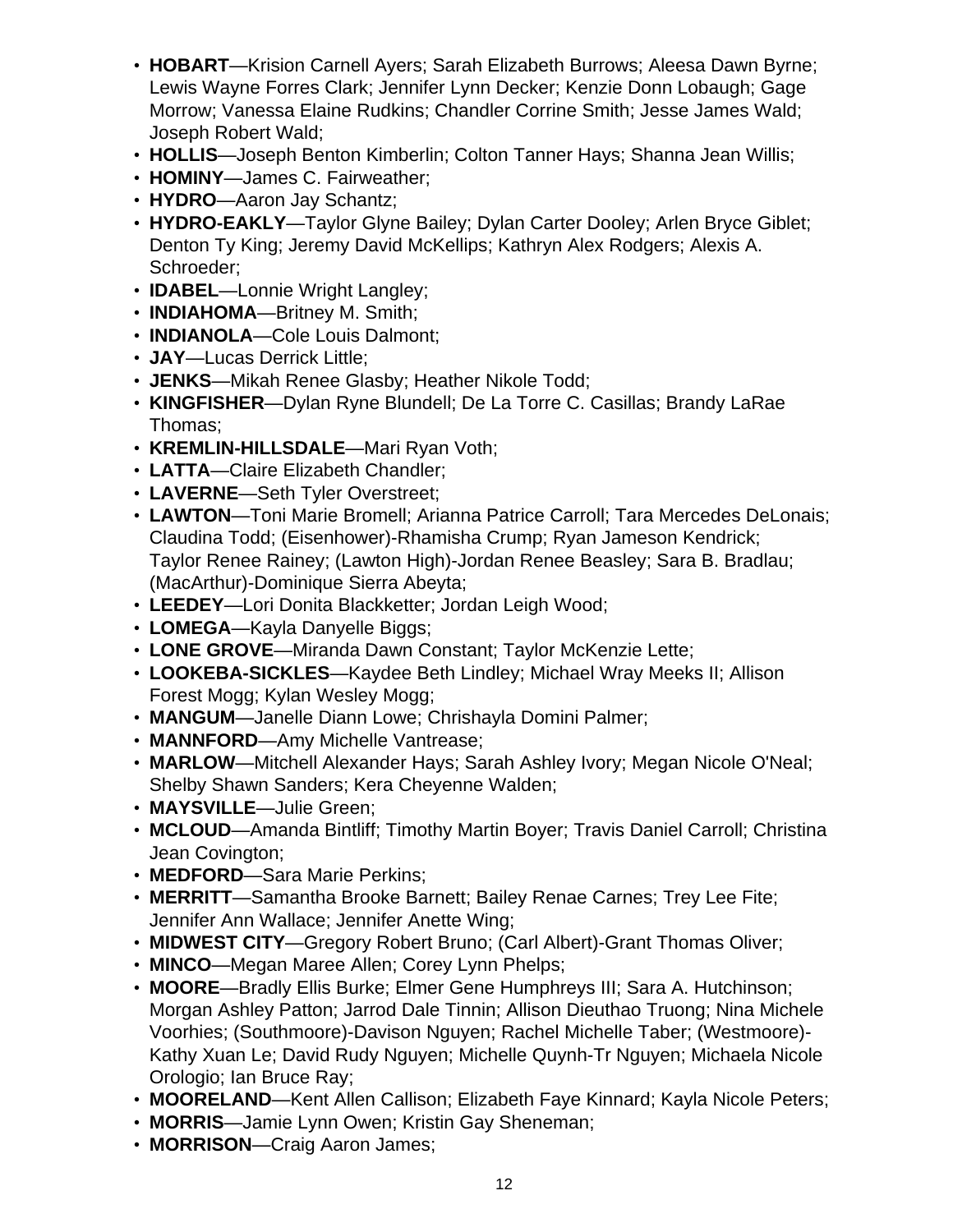- **MOUNTAIN VIEW-GOTEBO**—Ashley Nicole Bredy; Sabra Cheyanne Floyd;
- **MULDROW**—Dominic Dashawn Blue; Errikka Dawn Branscum;
- **MUSKOGEE**—Maurice James Masterson; Jasmine Shantel Milledge;
- **MUSTANG**—Michael Bradley Allen; Erin Michelle Benton; Katlyn Donna Cook; Whitney Nichole Dunn; Megan Rose Emert; Erin Elizabeth Fields; Allyssa Ray Knight; Khang Tri Luong; Jeff A. Miller; Makenzie Jene' Reid; Ryan Thomas Varghese; Rachel Lee Wallace; Kearsten Westmoreland; Chris Luke Yohannan;
- **NAVAJO**—Kennady Lee Nance;
- **NEWCASTLE**—Ashlyn Marie Pine;
- **NEWKIRK**—Joshua Alan Gower; Joseph Christopher Leven; Cheyenne Kristine Sheets;
- **NOBLE**—Hailey Jordan Blevins; Blake Owen Lee;
- **NORMAN**—Guy-Benjamin Strickland; Gabriel Torres; (East)-Paula Jean Rother; (North)-Angelina Patricia Anaya; Kenneth Charles Stutzriem;
- **OKLAHOMA CITY**—Nephertietie Allen; Ryan Rasheed Gharajeh; Cassidy Jo Marie Jackson; Van Thanh Lam; Tiffany Bich Le; Hannah Leigh Madison; Thin Nguyen Tran; (Bishop McGuinness)-Richard Lindsey; Bindu M. Thomas; (Northwest Classen)-Keely Ann Clements; Thuong Huynh; (Putnam City)-Mercedes Lashay Gray; Tisha K. Mathew; (Putnam City North)-John Jacob Cannedy; Paige Nichole Reihm; Jennifer Rae Smith; Allison Danielle Statton; Anna Nhu-Hoang Vu; (Putnam City West)-Olivia Elizabeth Butler; (Southeast)-Chrisson Nana-Sa Clinton; Quynh Tu Phi; (Western Heights)-Cindy Xuan Phan;
- **OKARCHE**—Thomas Wade Crews;
- **OKEENE**—Steven Tanner Bedwell; Kristi Lynn Burghardt; Drew Anthony Krause; Calley Wade Lamar; Nathan Paul Rackley;
- **OWASSO**—Ella Susanne Gordon; John Erickson Mitchell;
- **PANAMA**—Heather Noel Jarrett;
- **PAULS VALLEY**—Ryan Alexander Clark;
- **PERKINS-TRYON**—Chance William Bunch;
- **PIEDMONT**—Kyler Eugene Adams; Paige Ann Anderson; Robert Cullen Bailey; Kylie Boggess, Collin Dale Bricker; Colton Keely Cowan; Aubrey Mackenzie Davis; Haley Nicole Frost; Zachary Scot Grimes; Makenzy Michelle Hamon; Shelby Lynn Hensley; Gabriela France Martinez; Kylee Grace Neff; Makenzi Wagner;
- **PIONEER**—Haden Hedges;
- **PONCA CITY**—Jenna Lynnette Coons; Staci Brook Deland; Shay Lynn Klassen; Alexander Wil Labossiere;
- **POND CREEK-HUNTER**—Jade Renee Jones;
- **PORTER**—Morgan Nicole Hays;
- **PRYOR**—Samantha Paige Perry; Amelia Danielle Rice;
- **PURCELL**—Jason Jake Madden;
- **RINGLING**—Matthew Douglas Farris;
- **RINGWOOD**—Ashley Chalan Balay;
- **ROSE**—Dylan Jacob Conley;
- **RYAN**—Alana Jo Martin;
- **SALLISAW**—Hattie Lynn Click;
- **SAPULPA**—Jennifer Rose Nigh; Tyler Lane Williams;
- **SAYRE**—Kassandra Jean Easter; Madelyne Suzanne Eckhart; Kaci Deann Hall; Destiny Dawn Hopkins; Caitlyn Victoria Johnson; Sawyer Nicole Johnston; Kelli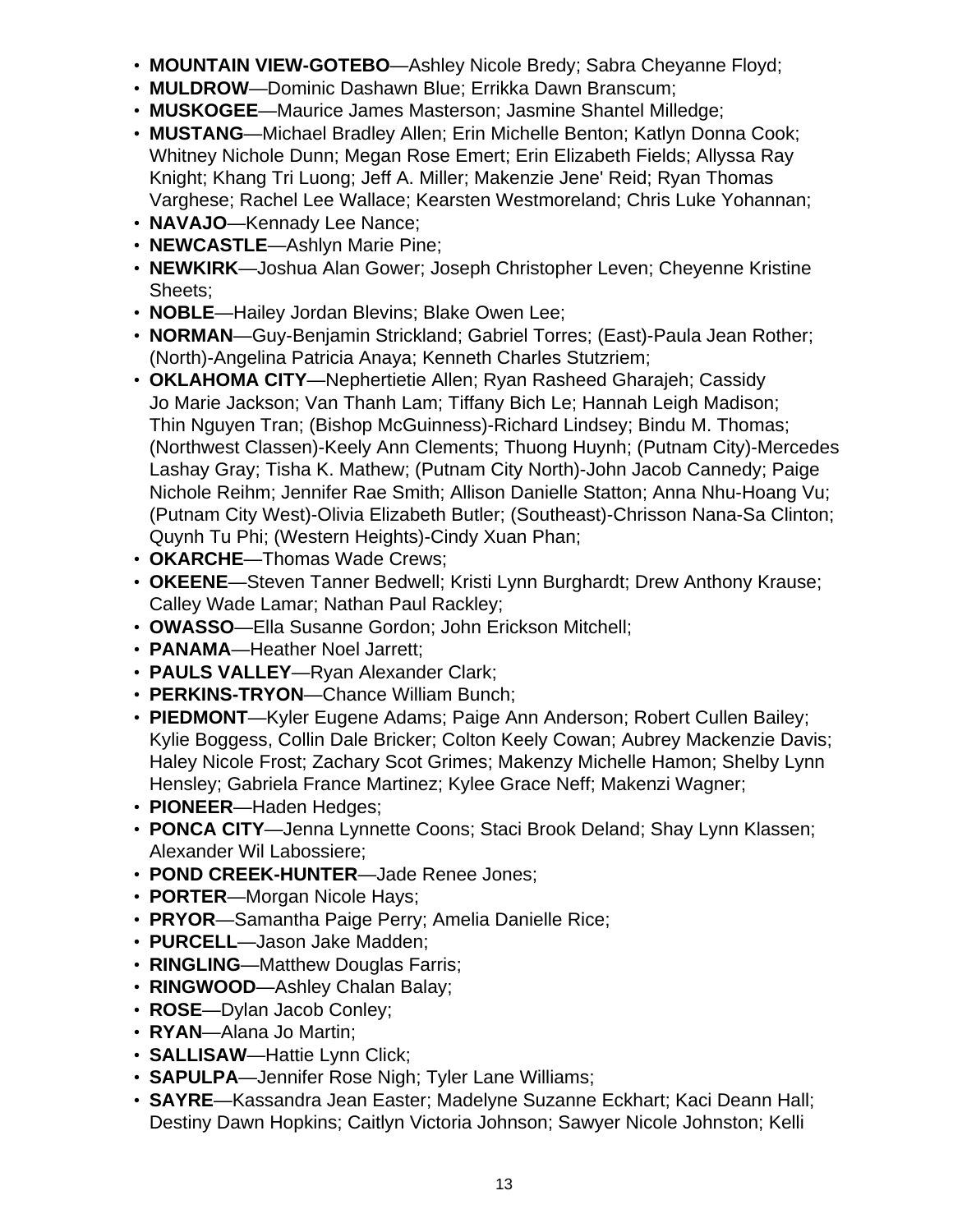Dawn Leverett; Blake Weslyn Pierce; James R. Racadio; Vicki Ann Shook; Kristin Paige Winn:

- **SEILING**—Kristie Harris; Makayla Diane Tate;
- **SENTINEL**—Rebecca Blair Barnett; Bryan Holt; Daisy Nataly Oropeza;
- **SHARON MUTUAL**—Jennifer Elise Nail; Jessie Marie Schmeling;
- **SHATTUCK**—Jacey Jade Cox; Morgan Marie Sprague; John Harold Srader;
- **SHAWNEE**—Sean Lewis Winegardner;
- **SKIATOOK**—Miranda Payton Blakney; Josey B. Branch;
- **SNYDER**—Curtis James Collins; Anthony Mitchell Sanchez; Robert Zane Trammell;
- **STERLING**—Lacey Ann Saucier;
- **STILLWATER**—Kaitlyn Renee Cotton; Aaron Stanford Hesler;
- **STRINGTOWN**—Ceri Cherise McCaffery;
- **STROUD**—Chandler Morgan Seaton;
- **SWEETWATER**—Amber Rose Bachiochi;
- **TEXHOMA**—Cash Braden Overton;
- **THOMAS-FAY-CUSTER**—Megan Elaine Barnett; Chelsea Dawn Bates; Kelsie Lynn Blakley; Shannon Suzann Cagg; Erik Shawn Christensen; Kathryn Elise Cornell; Kassie Diane Miller; Kaila Janae Royalty; Joseph Dean Rymer; Nicholas H. Rymer; Dylan Cole Seitter; Connor Clark Simmons; Adrian Leigh Smith; Mikayla Dawn Smith; Jacob Franklin Wenrich; Kendrick Dale Wingard;
- **TULSA**—Thanh Tuyen Vu Pham; (Bishop Kelley)-Abigail Marie Lybarger; (East Central)-Chaise Cameron Rogers; (Memorial)-Alyx Delaney Cheatham; Danielle Alexis Imhoff; Aminatoulielt Ma Mouliom; (Thomas A. Edison)-Charles Ray Morris III; (Union)-Austin Lane Brown; Matthew Scott Facklam; Samantha W. Hardgraves; Jessica Rae Murphy; Haley Nicole Rogers; Eric Andersen Stukey;
- **TURPIN**—Cale Andrew Longhofer; Matthew Joseph Mendoza;
- **TUTTLE**—Reagan Michell Bonnewell; Glenda Sue Davison II; Jennifer Leann Gripe; Courtney Rae Lee; Samantha Louise Schaekel; Katherine Yvonne Sims;
- **UNION CITY**—Jacob Jonathan Cervantes;
- **VERDEN**—Hannah Beth Danforth; Rebecca Kay Edwards; Tryston Seth Morgan;
- **VICI**—Hannah Lynn Guthrie;
- **WAGONER**—Kaitlyn Anne Feterly;
- **WALTERS**—Lacey Dawn Anderson; Adam Reed Potter;
- **WATONGA**—Chelsea Lynn Bernhardt; Coriann Ashley Hoar; Kelly Dawn McCall; Jessica Dawn Rother;
- **WAUKOMIS**—Peyton Jean Isbell;
- **WEATHERFORD**—Abbie Janae Abercrombie; Vanessa Marie Amante; Brady Litsch Boyd; Kiley Renae Brennfoerder; Taylor Rosemary Brophy; Zachary Joseph Burdick; Gwendolyn Erin Burgess; Benjamin Adam Campbell; Courtney Nicole Culley; Mitra Daemi; Michaela Ann Davis; Miranda Michelle Deeves; John Tyler Ebisch; Kevin Mark Fischer; Rachel Suzanne Frans; Krystal Laura Hamilton; Reagan Paige Harris; Haley Ann Haskell; Molly Jessica Hawkins; Natalie Haworth; Nnamdi Vincent Ikegbunem; Jonathan Wesley Irvin; Jessie Darlene James; Brooke Elizabeth Jarvis; Jodi Dawn Jones; Mary Ashley Keen; Ingrid Lynn Simmons Law; Amanda Owens; Jeanna M. Owens; Emma Lea Pankratz; Richard Will Patterson; Matthew Michael Perry; D'lisa Joann Pool; Gunner Doss Powers; Mesa Grace Huybe Robison; Salome Kissa Sanga; Tiffany Sauer; Kimmi Lane Sawatzky; David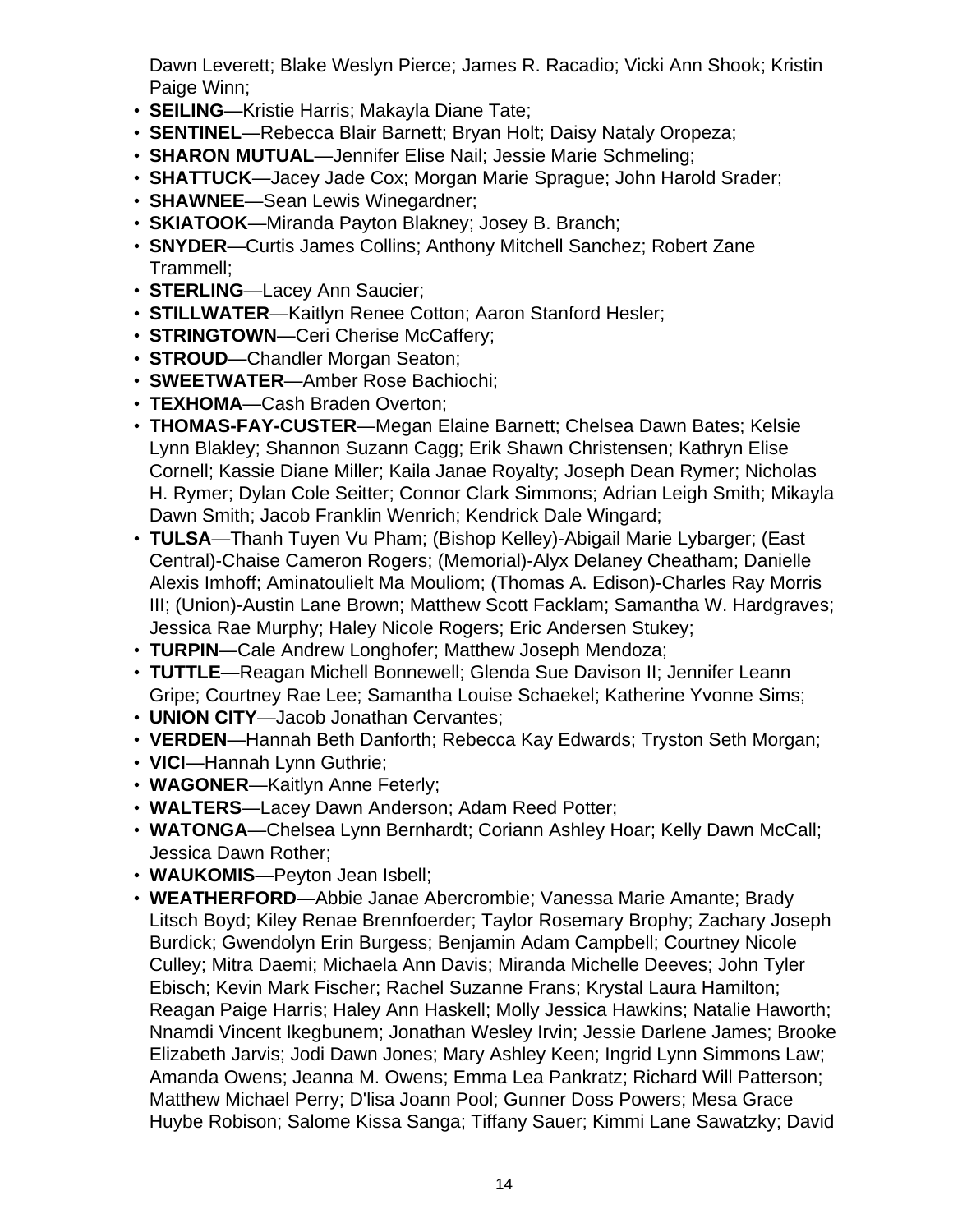Blake Smith; Nicolette Daniel Strauch; Kaylin Marie Trompeter; Jayme Michelle Tuck; Blane Austin Whitson;

- **WELLSTON**—Lauren Elizabeth Beauregard;
- **WESTVILLE**—Kelsey Kay Woods;
- **WILBURTON**—Casey D. Jiles;
- **WOODWARD**—Brianna Lynn Brzoticky; Kari Elizabeth Fewin; Jayden Arek Fox; Brendon Edward Hines; Chandra Lynn Hitchcock; Alexandra Dianne Moore; Kaio'okulani Kaitl Shoaf; Patricia Dianne Steadman; Maggie Jo Terry; Kelsie Brianne White; Sarah Grace White;
- **YUKON**—Vivin Abraham; Tenguh Njoh Betty; Hannah Marie Burgess; Katherine Nicole Carter; Ryle Noelle Danker; Toni Michelle Endsley; Cheriden Nicole Gardner; Jonathan Tyler Henson; Kaiden Mark Horn; Anna Jo Hundley; Joshua V. Joseph; Cassidy Nicole Moon; Kendall Christine Smith; Caleb David Zerby; (Southwest Covenant School)-Michael Glen Chapman; Rebekah Jan Wise.

# **TEXAS**

- **BROOKSHIRE**—Shelly Marie Pierce;
- **CADDO MILLS**—Natalee Talor Wright;
- **DECATUR**—Justin Alan Smith;
- **DENTON**—Ashlee Christi Beitinger; Erin Allison Selby;
- **ELECTRA**—Jeremy Wade Gentry;
- **GLENN HEIGHTS**—Nicole Elizabeth Schmitz;
- **HASLET**—Sawyer Glen Cooper;
- **HENDRICKSON**—Samantha Nunez;
- **KATY**—Elisabeth Shayne Haley; John Michael Moriarty;
- **LINDALE**—Merissa Ann Hums;
- **MABANK**—Olivia Anne Pannell;
- **NAPLES**—Riley Lynn Harkey;
- **ODESSA**—Eugene Obinna Neboh;
- **O'DONNELL**—Margaret Ann Collins;
- **QUANAH**—Mark S. Wrenn;
- **PARIS**—Allison Paige Attebury;
- **PILOT POINT**—Travis Price; ;
- **ROCKWALL-HEATH**—Cori Nicole Kelly;
- **SHAMROCK**—Kaley Dawn Riley;
- **SPRING**—Justin Glynn Richardson;
- **WHITE DEER**—Chireen Michell Bradshaw; Emily Rene Nicklas;
- **WICHITA FALL**S—Luke Anthony Beasley; Jodene Kay Bruce; Ashton Barrett Rose; Howard Cameron Smith; Thomas Tran;
- **WHEELER**—Rachel Elizabeth Kidd.

#### **WISONSIN**

• **PLATTEVILLE**—Cecelia Ann Labarge.

#### **INTERNATIONAL**

• **CAMEROON**—Yenwong Platin Ndzedzeni; Canisia Bongfen Tatah;